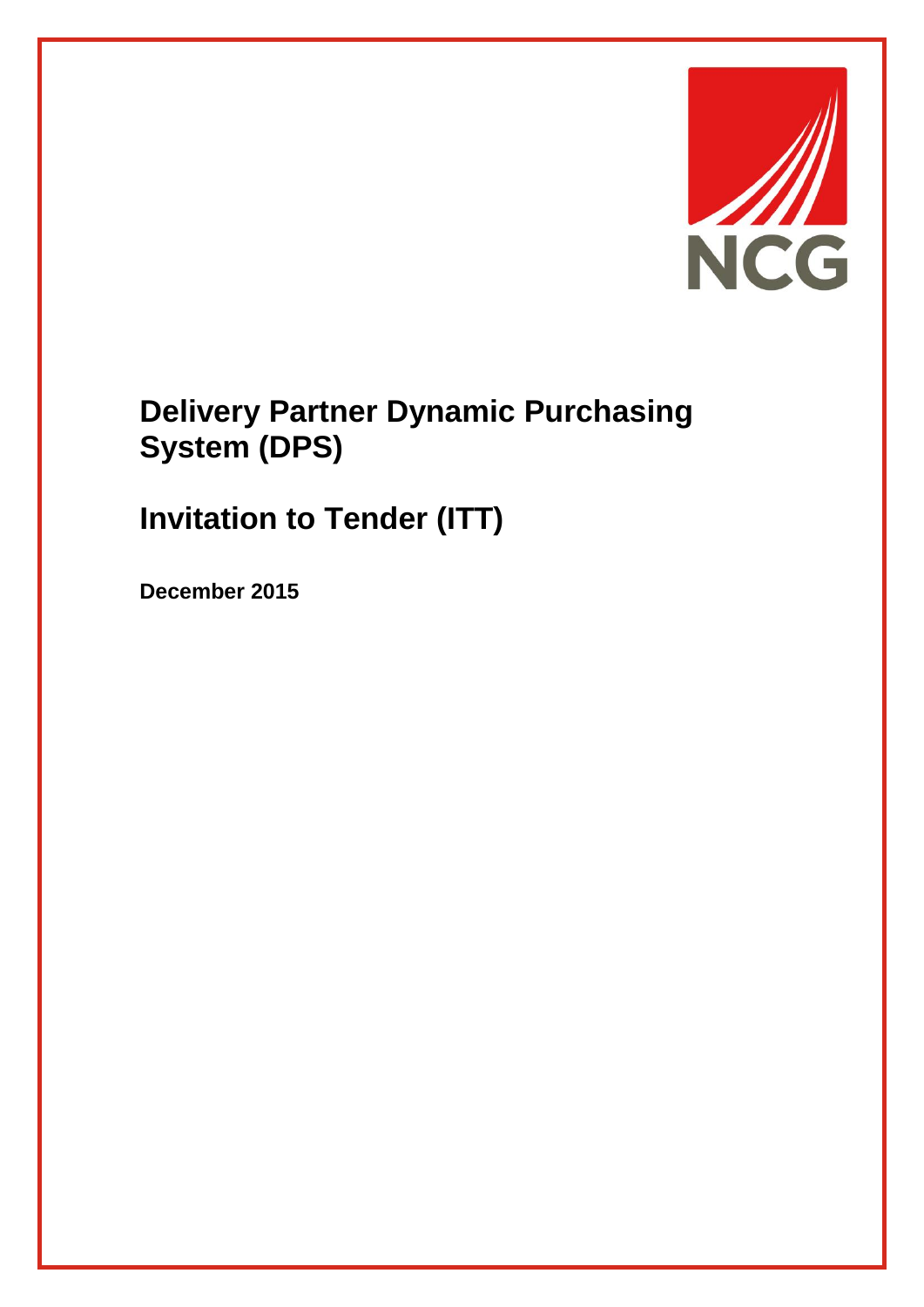

#### **Contents**

| 1              | Introduction to the Opportunity |                                                    | Page 3  |
|----------------|---------------------------------|----------------------------------------------------|---------|
| $\overline{2}$ |                                 | <b>NCG Overview</b>                                |         |
| 3              | <b>DPS</b> Introduction         |                                                    | Page 6  |
|                | 3.1                             | General                                            | Page 6  |
|                | 3.2                             | What is a DPS?                                     | Page 6  |
|                | 3.3                             | <b>DPS Details</b>                                 | Page 7  |
|                | 3.4                             | <b>ProContract Supplier Portal</b>                 | Page 8  |
|                | 3.5                             | Completion of the DPS Application                  | Page 9  |
|                | 3.6                             | Return of the DPS Application                      | Page 9  |
|                | 3.7                             | <b>Questions &amp; Clarifications</b>              | Page 9  |
| 4              |                                 | <b>Application Evaluation</b>                      | Page 10 |
| 5              |                                 | <b>Checklist of Supporting Documentation</b>       |         |
| 6              | <b>Additional Information</b>   |                                                    | Page 13 |
|                | 6.1                             | <b>Application Cost</b>                            | Page 13 |
|                | 6.2                             | <b>Conduct and Conflicts of Interest</b>           | Page 13 |
|                | 6.3                             | Confidentiality and the Freedom of Information Act | Page 14 |
|                | 6.4                             | Consortia Arrangements                             | Page 15 |
|                | 6.5                             | <b>Incomplete Submissions</b>                      | Page 16 |
|                | 6.6                             | <b>Publicity</b>                                   | Page 16 |
|                | 6.7                             | Size of Contract                                   | Page 16 |
|                | 6.8                             | <b>Terms and Conditions</b>                        | Page 16 |
| $\overline{7}$ | <b>Template for Appendices</b>  |                                                    | Page 17 |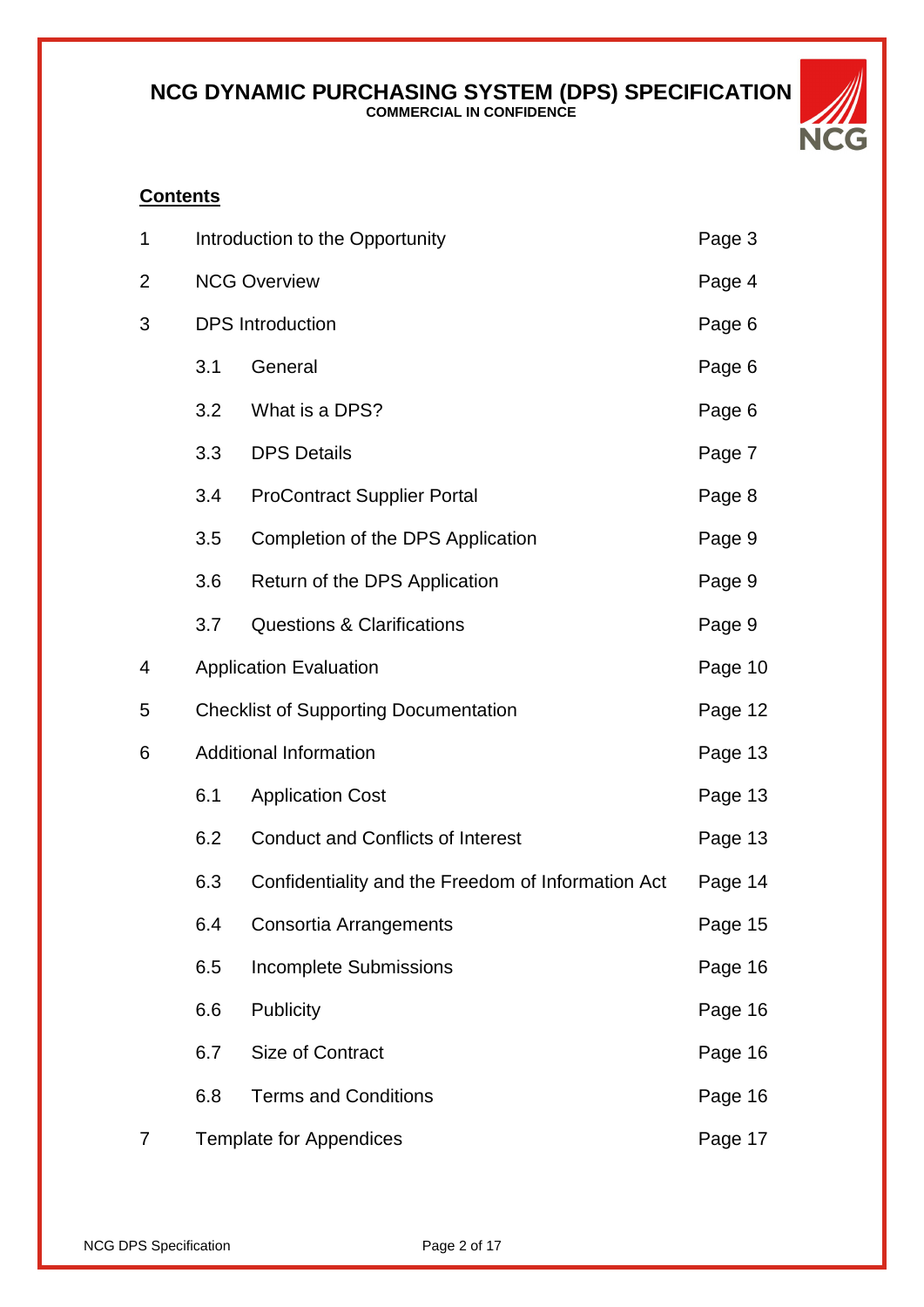

# **1. Introduction to the Opportunity**

NCG intend to set up a Dynamic Purchasing System (DPS) for the procurement of Delivery Partners to be used by NCG and / or its divisions outlined in Section 2. Further information on Dynamic Purchasing Systems is provided in Section 3 – DPS Introduction. The organisations that are successful in being awarded a place on the DPS will be given a 'pre-approved' status and will be invited to submit a bid when NCG have a requirement to subcontract external delivery that falls within the lot(s) in which the applicant organisation has expressed an interest.

Each application to join the DPS will be reviewed by a scoring panel to ensure the minimum criteria for entry onto the DPS is met. The minimum criteria for entry onto the DPS are detailed in Section 4 – Questionnaire Evaluation

#### *Lots*

| Lot           | Region           | <b>Sector</b>                                                                   |
|---------------|------------------|---------------------------------------------------------------------------------|
| Lot 1         | England          | Further Education, including A levels                                           |
| Lot 2         | England          | Higher Education, including vocational HE                                       |
| Lot 3         | England          | Skills delivery, including work based learning, for<br>large employers and SMEs |
| Lot 4         | England          | Employability, including welfare to work and<br>support for the unemployed      |
| Lot 5         | England          | Youth Engagement                                                                |
| Lot 6         | England          | <b>Justice</b>                                                                  |
| Lot 7         | England          | Health                                                                          |
| Lot 8         | England          | Defence                                                                         |
| Lot 9         | Scotland         | Further Education, including A levels                                           |
| Lot 10        | Scotland         | Higher Education, including vocational HE                                       |
| Lot 11        | Scotland         | Skills delivery, including work based learning, for<br>large employers and SMEs |
| <b>Lot 12</b> | Scotland         | Employability, including welfare to work and<br>support for the unemployed      |
| <b>Lot 13</b> | Scotland         | Youth Engagement                                                                |
| Lot 14        | Scotland         | Justice                                                                         |
| Lot 15        | Scotland         | Health                                                                          |
| Lot 16        | Scotland         | Defence                                                                         |
| Lot 17        | Northern Ireland | Further Education, including A levels                                           |
| Lot 18        | Northern Ireland | Higher Education, including vocational HE                                       |
| Lot 19        | Northern Ireland | Skills delivery, including work based learning, for<br>large employers and SMEs |

The DPS will be split into the following lots: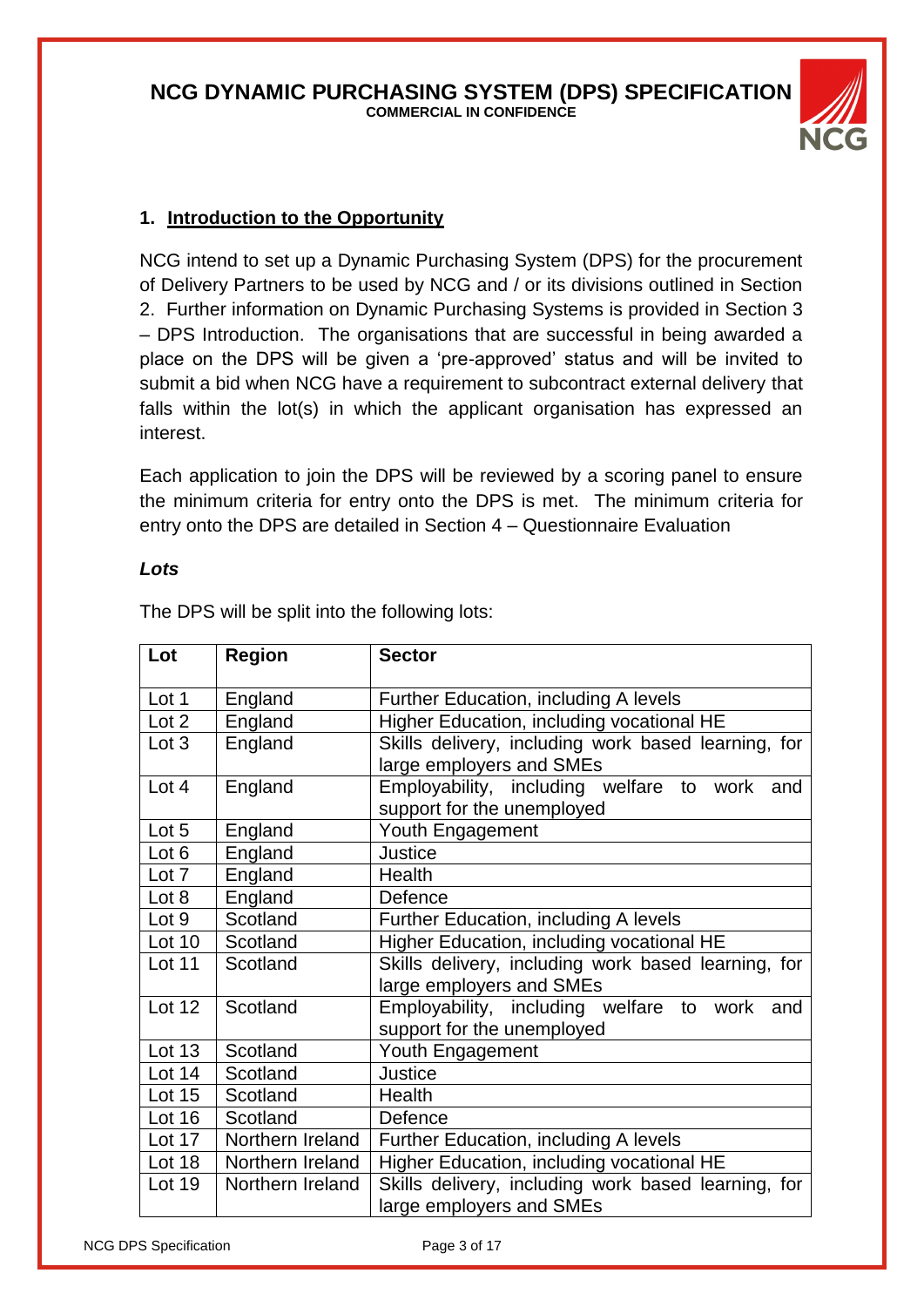

| Lot 20        | Northern Ireland | Employability, including welfare to work and        |
|---------------|------------------|-----------------------------------------------------|
|               |                  | support for the unemployed                          |
| <b>Lot 21</b> | Northern Ireland | Youth Engagement                                    |
| Lot 22        | Northern Ireland | Justice                                             |
| Lot 23        | Northern Ireland | Health                                              |
| Lot 24        | Northern Ireland | Defence                                             |
| Lot 25        | Wales            | Further Education, including A levels               |
| Lot 26        | Wales            | Higher Education, including vocational HE           |
| Lot 27        | Wales            | Skills delivery, including work based learning, for |
|               |                  | large employers and SMEs                            |
| Lot 28        | Wales            | Employability, including welfare to work and        |
|               |                  | support for the unemployed                          |
| Lot 29        | Wales            | Youth Engagement                                    |
| Lot 30        | Wales            | <b>Justice</b>                                      |
| Lot 31        | Wales            | Health                                              |
| <b>Lot 32</b> | Wales            | Defence                                             |
| <b>Lot 33</b> | Non-UK           | Further Education, including A levels               |
| Lot 34        | Non-UK           | Higher Education, including vocational HE           |
| Lot 35        | Non-UK           | Skills delivery, including work based learning, for |
|               |                  | large employers and SMEs                            |
| Lot 36        | Non-UK           | Employability, including welfare to work and        |
|               |                  | support for the unemployed                          |
| Lot 37        | Non-UK           | Youth Engagement                                    |
| Lot 38        | Non-UK           | Justice                                             |
| Lot 39        | Non-UK           | Health                                              |
| Lot 40        | Non-UK           | Defence                                             |

If there is an opportunity to work with NCG that is not covered by the above list of lots, for example a funding stream which is new to NCG, then the opportunity will be sent out to all organisations on all lots of the DPS in the relevant geographical area(s).

# **2. NCG Overview**

NCG has evolved over several years through a process of merger and acquisition. With a turnover of more than £196million NCG's six divisions form one of the largest educational, training and employability organisations in the UK. We aim to develop people through learning and achievement for the benefit of themselves, society and the economy. Our focus is on meeting national and regional education, skills and employability needs for individuals and the needs of employers in line with Government priorities. We believe that NCG transforms lives through learning, we are a forward looking organisation who is learner and customer focussed aiming to always provide an outstanding service.

We deliver quality education, training, employability and work-based learning solutions to thousands of organisations and learners throughout England, Scotland and Wales. These include Government funded and commercial skills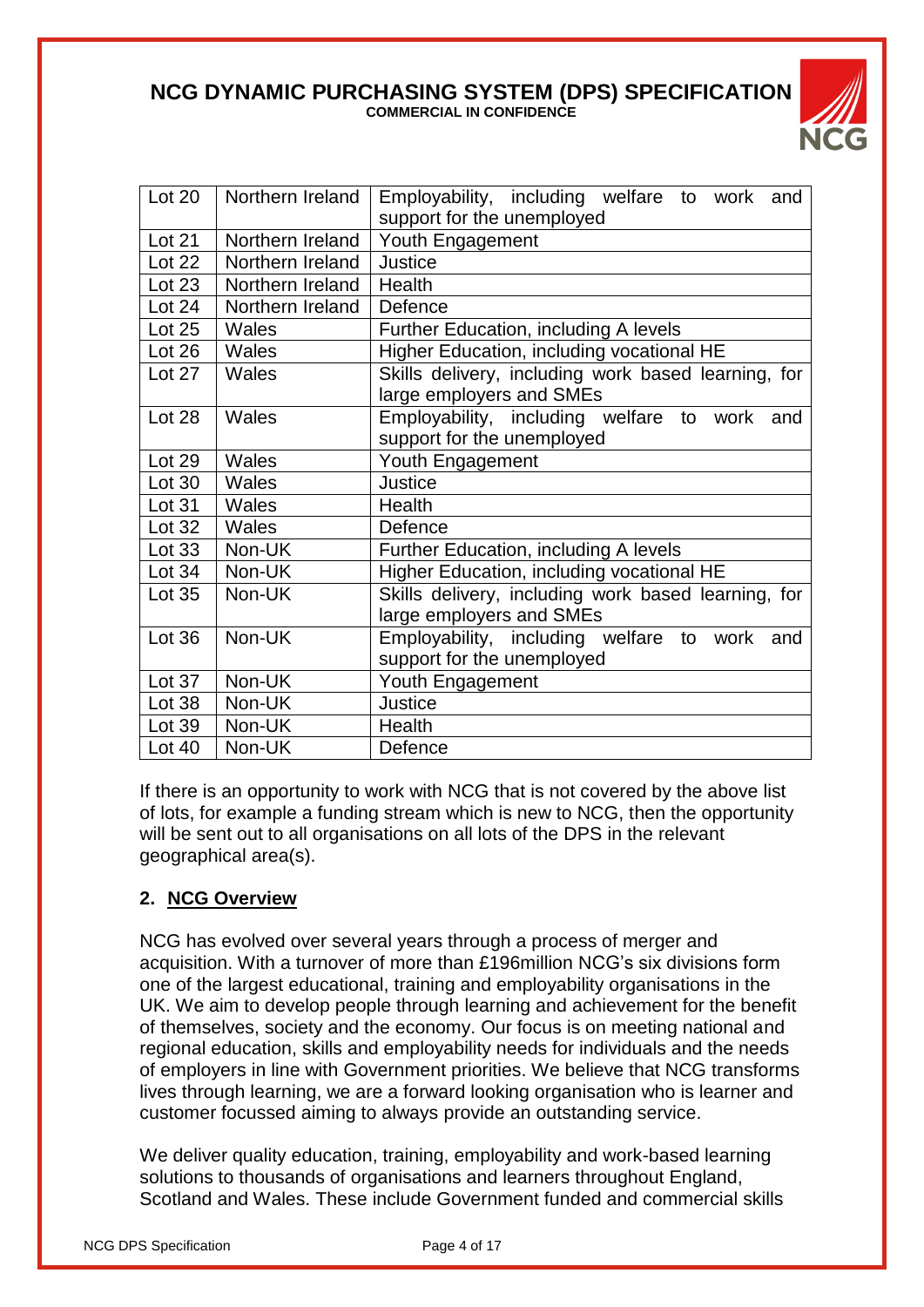

training and education, bespoke professional courses, employability services and national training contract management. We continue to develop unrivalled provision and innovative solutions to meet the needs of our customers, people and communities, through fostering outstanding client relationships.

The growth of Newcastle College to become one of the largest further and higher education colleges in the country provided the foundation for the development of NCG. Following a successful merger in December 2007 with West Lancashire College (previously Skelmersdale & Ormskirk College), NCG acquired the assets of Training West Lancashire, a private training provider also based in West Lancashire. This was followed in March 2008 by the acquisition of a large part of the Carter & Carter Group plc, from the Administrators. In 2012 NCG acquired Rathbone Training, a UK-wide voluntary youth sector charity providing opportunities for young people. They are a leading provider of education, training and employability. In September 2013 Newcastle Sixth Form College became the fifth division. The merger with Kidderminster College on 1 August 2014 then became the sixth division of NCG.

The NCG Head Office operations are based in Newcastle upon Tyne. The Group is led by NCG's Chief Executive, Joe Docherty, and his team of Group Directors.

NCG has a Corporation comprising of key individuals from both the public and private sector who are committed to the future of NCG, its financial health and the success of its learners and customers.

Along with the NCG Group Services team, the Group comprises of six Divisions operating from over eighty locations throughout the UK:

**Newcastle College** is a further and Higher Education College based in Newcastle upon Tyne. It is a significant provider of vocational and academic courses at all levels. The college is led by the Principal and Senior Management Team.

**West Lancashire College** is a further education college with campuses in Skelmersdale and Ormskirk. The college is led by the Principal and Senior Management Team.

**The Intraining Group Ltd** is a wholly owned subsidiary of NCG with its head office in Sheffield. It delivers a wide range of skills and employability programmes throughout the UK and is led by the Managing Director and Senior Management Team.

**Rathbone Training** is a charity limited by guarantee with its central office in Manchester. It supports 14-24 year olds previously not in education, employment and training and is led by the Managing Director and Senior Management Team.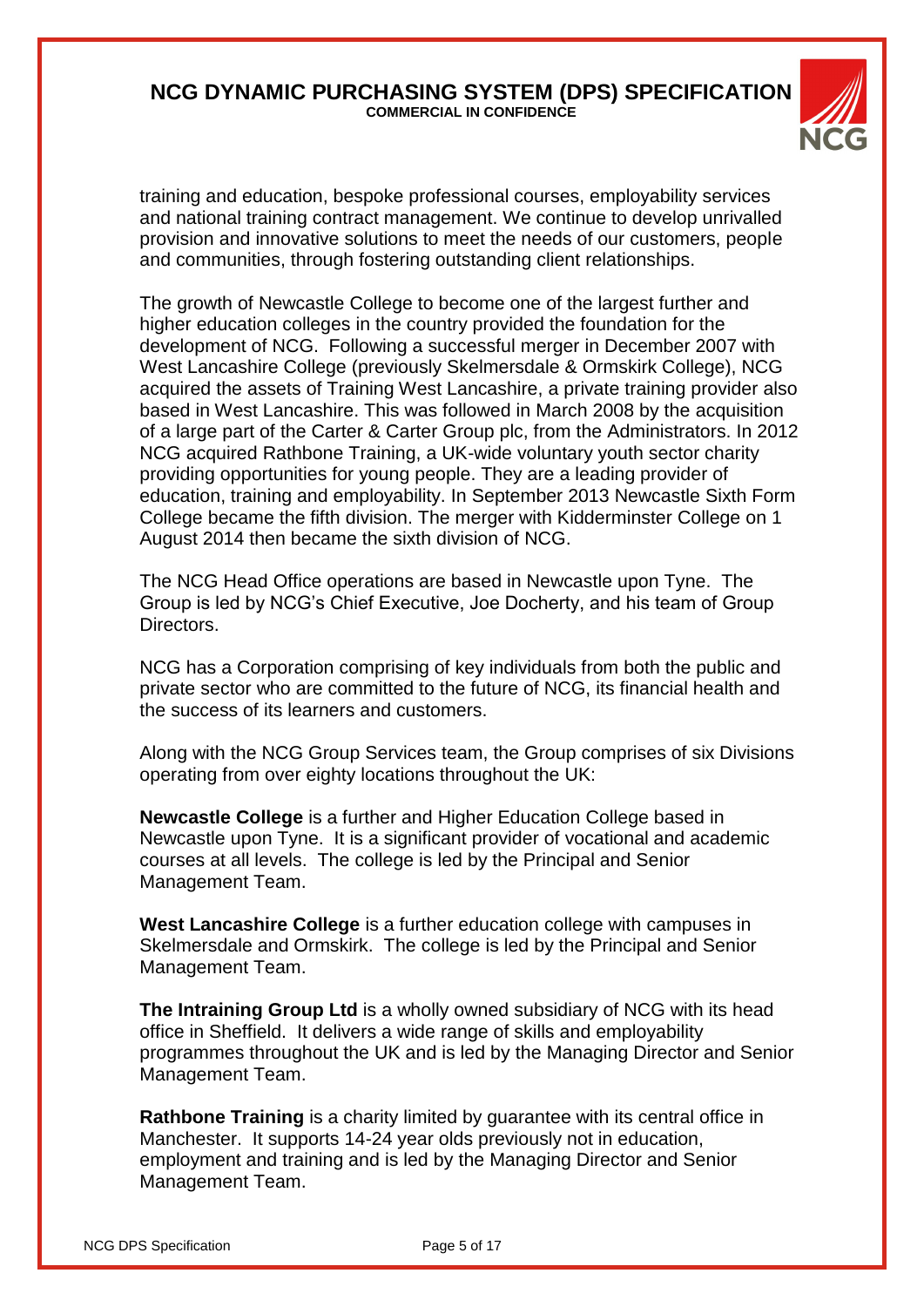

During 2015, The Intraining Group Ltd and Rathbone Training have merged their central functions. There is no intention to merge the two organisations.

**Newcastle Sixth Form College** operates from a £25 million state-of-the-art centre opened in 2013 and meets the needs of more than 1,500 A level Students.

**Kidderminster College** is a further education college with a campus in the centre of Kidderminster. The college is led by the Principal and Senior Team.

As the Group diversifies, the organisations within the Group are likely to change. This DPS shall apply for all organisations within the Group at the time of any opportunity being released who must comply with the Public Contracts Regulations 2015.

# **3. DPS Introduction**

#### **3.1General**

Thank you for your interest in joining the NCG Delivery Partner DPS. The first stage of the process is to complete and submit an application to join the DPS via ProContract. This involves completion of the DPS Questionnaire and submitting any requested supporting documentation. The purpose of this application process is to assist NCG, the Contracting Authority, in assessing your organisation against the minimum criteria for access to the Delivery Partner DPS.

#### **3.2What is a DPS?**

A Dynamic Purchasing System (DPS) is a recognised procurement method within the UK Public Contract Regulations 2015. It is an electronic system which a contracting authority, for example NCG, can use to procure commonly used goods, works or services.

A DPS is open to any organisation to join as long as they satisfy the minimum criteria specified by the contracting authority. An organisation can apply to be placed on a DPS at any time, and can update their submission at any time whilst they sit on the DPS if there are any changes in circumstances. If an organisation is unsuccessful in their first submission to be placed on the DPS, they can submit again at any time.

Feedback will be provided to unsuccessful organisations explaining why they did not meet the minimum criteria. If an organisation who is placed on the DPS as a pre-approved partner does not keep their information up to date or falls below the minimum criteria they may be removed from the DPS. They can still reapply to be placed back on the DPS at any time.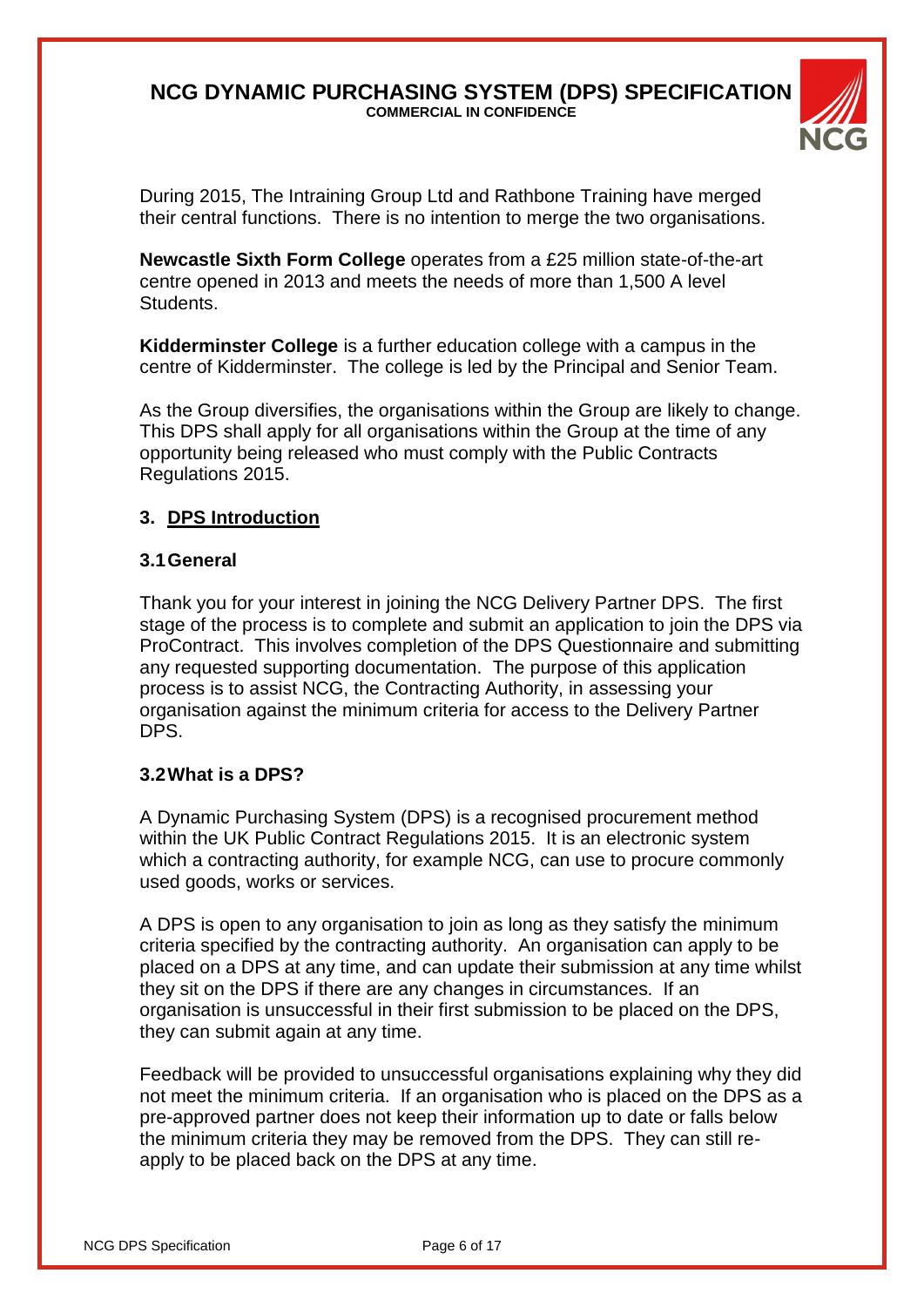

The use of a DPS for the procurement of Delivery Partners will help NCG to respond quickly to requirements by having a list of pre-approved partners for delivery. It will help organisations by ensuring that they are sent details of all opportunities to partner with NCG.

If an organisation is placed on the DPS they will receive details of all opportunities to partner with NCG against the lots for which they have expressed interest. They can then bid for any of these opportunities. The bids will be assessed using the scoring criteria provided in the specification for the opportunity. Unsuccessful bidders will be provided with feedback to help them in future bids – a pre-approved partner will still remain on the DPS if they are unsuccessful in a bid.

The full process is detailed in the document 'How to become a pre-approved partner of NCG' which is also available for download from the ProContract Supplier Portal.

#### **3.3DPS Details**

It is anticipated that the DPS will be in place for an initial period of 18 months with the option to extend for a further four 12 month periods depending on the future requirements of NCG. The initial period will be from Friday  $18<sup>th</sup>$ December 2015 until Friday 16<sup>th</sup> June 2017. The maximum end date of the DPS will be Friday 18<sup>th</sup> June 2021.

Once the DPS is in place, when NCG have a requirement for delivery partners, there will be two options for award – Direct Award and Further Competition.

#### **Direct Award**

A direct award can be made if:

- there is only one organisation in the lot which covers the requirement; or
- there is only one organisation on the lot who can meet the specific requirements of the opportunity.

#### **Mini Competition**

A Mini Competition will be carried out when there is more than one organisation in the lot which covers the requirement. Mini Competition responses will be evaluated by a scoring panel who will determine which bids offer the best combination of quality and acceptable level of risk. The exact scoring mechanism to be used will be detailed in each Mini Competition Specification as this may differ from opportunity to opportunity.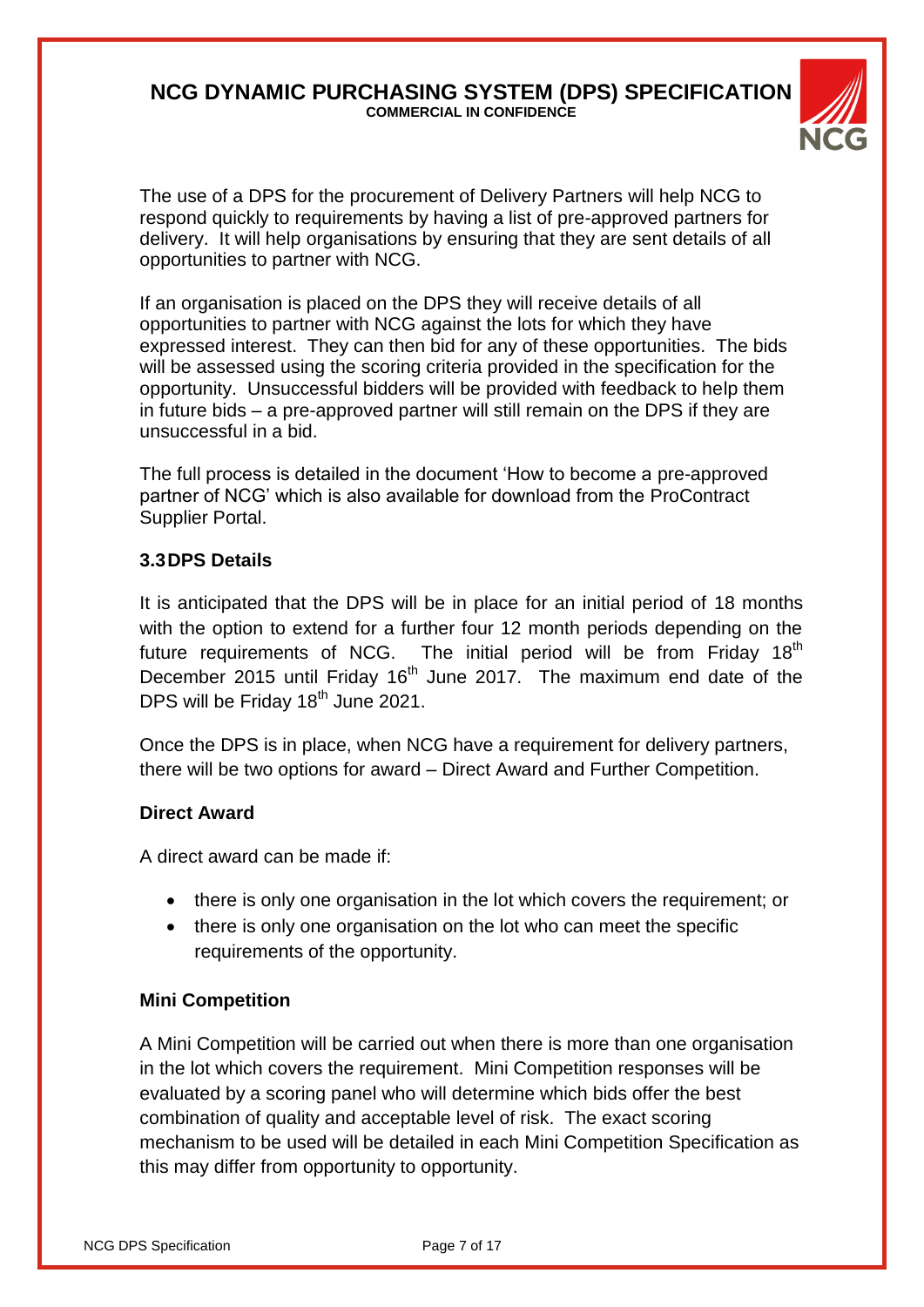

NCG will always give a reasonable amount of time for the return of a mini competition response, which in most cases will be a minimum of 10 days. However there may be occasions where NCG needs to react quickly to bids for new or additional funding, or for urgent replacements in the current supply chain. In these circumstances the minimum response time may be reduced to 2 working days. When this is the case, the mini competition response form and the level of detail of the required response will be appropriate to the length of time allowed for responses. By joining the Delivery Partner DPS organisations are agreeing to this reduced time limit for mini competition responses.

The organisations which are successful in a Direct Award or Mini Competition will then be assessed further as part of the Specialist Review process to ensure they meet the requirements of the subcontract being offered, and the requirements of NCG. Once this process has been completed, contracts can be negotiated and agreed.

The subcontracts awarded under the DPS will vary in value and type. The DPS will be used to award contracts for subcontracted delivery only. Acceptance onto the DPS does not guarantee that an organisation will be awarded any contracts. The organisation must first be successful in a Direct Award or Mini Competition opportunity, and must pass Specialist Review.

The proposed programme for the procurement exercise is set out below. This is intended as a guide and, whilst NCG does not intend to depart from the programme, it reserves the right to do so at any stage.

| <b>OJEU Contract Notice sent for</b><br>publication & ITT made available       | 18 December 2015                                                                                   |  |
|--------------------------------------------------------------------------------|----------------------------------------------------------------------------------------------------|--|
| Deadline for submission of DPS   Ongoing – applications can be<br>Applications | submitted at any time                                                                              |  |
| First mini competition to be launched<br>on DPS                                | When there is a requirement, but<br>no earlier than <b>Mondav</b> 1 <sup>st</sup><br>February 2016 |  |

#### **3.4ProContract Supplier Portal**

ProContract is the electronic system that will be used to manage the Delivery Partner DPS.

The ProContract Supplier Portal address is [https://procontract.due-north.com.](https://procontract.due-north.com/)

If you have never registered on ProContract before you will first need to register for an account which is free of charge. The ProContract Registration address is [https://procontract.due-north.com/SupplierPreLoginHome.](https://procontract.due-north.com/SupplierPreLoginHome)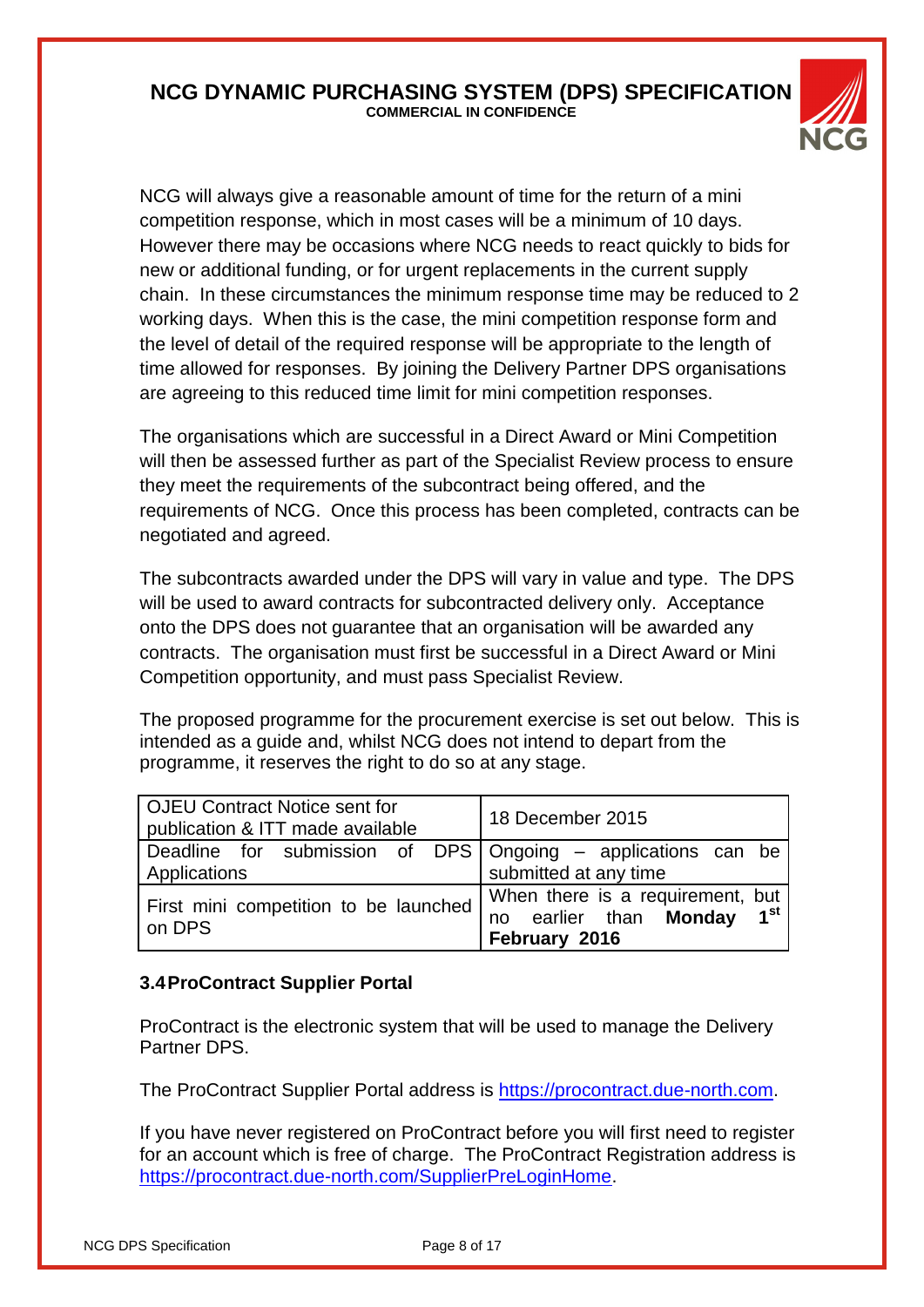

All applications to join the DPS must be submitted the ProContract Supplier Portal. All questions regarding the process must be submitted via the Messages section of the ProContract Supplier Portal.

There is a Help section on the supplier portal which you can access at any time. This will give you further guidance on the use of the system.

# **3.5Completion of the DPS Application**

To simplify this process, organisations only need to provide supporting documents where specifically requested. However, NCG may ask to see other supporting documents, for example, certificates, statements or policies at a later stage. Organisations may be asked to clarify answers or provide more details post DPS application submission.

Any issues with the use of the NCG ProContract eTendering portal or submission of completed documents should be reported immediately on 0191 200 4290.

You do not need to complete and submit your full application all in one go. When you have uploaded a document to the portal it will be saved until your full application has been completed, even if you log out of the system. If you start to complete the questionnaire and then need to leave and return to complete it at a later time, click **Save and close** against the question you are answering and this will save all of the answers you have entered to date. Each time you answer a question and move to the next question, the answer you have entered will be saved.

#### **3.6Return of the DPS Application**

Applicants are requested to submit their DPS application via the NCG eTendering portal hosted by Due North. The address of the NCG eTendering portal can be found in section 3.4 above.

Applications to join the DPS can be submitted at any time during its life.

Once you have submitted an application via the portal you can submit a revised application at any time. You will need to start a new application, but all of your answers to the questionnaire from your initial submission will be automatically entered into the questionnaire, so you can simply check your previous answers and update anything that has changed. It is your responsibility to ensure that the information held by NCG is kept up to date. If any documents or policies expire and updated copies are not provided you may be removed from the DPS.

# **3.7Questions & Clarifications**

All enquiries arising from this document should be submitted using the Messages facility of the NCG eTendering portal. All questions should be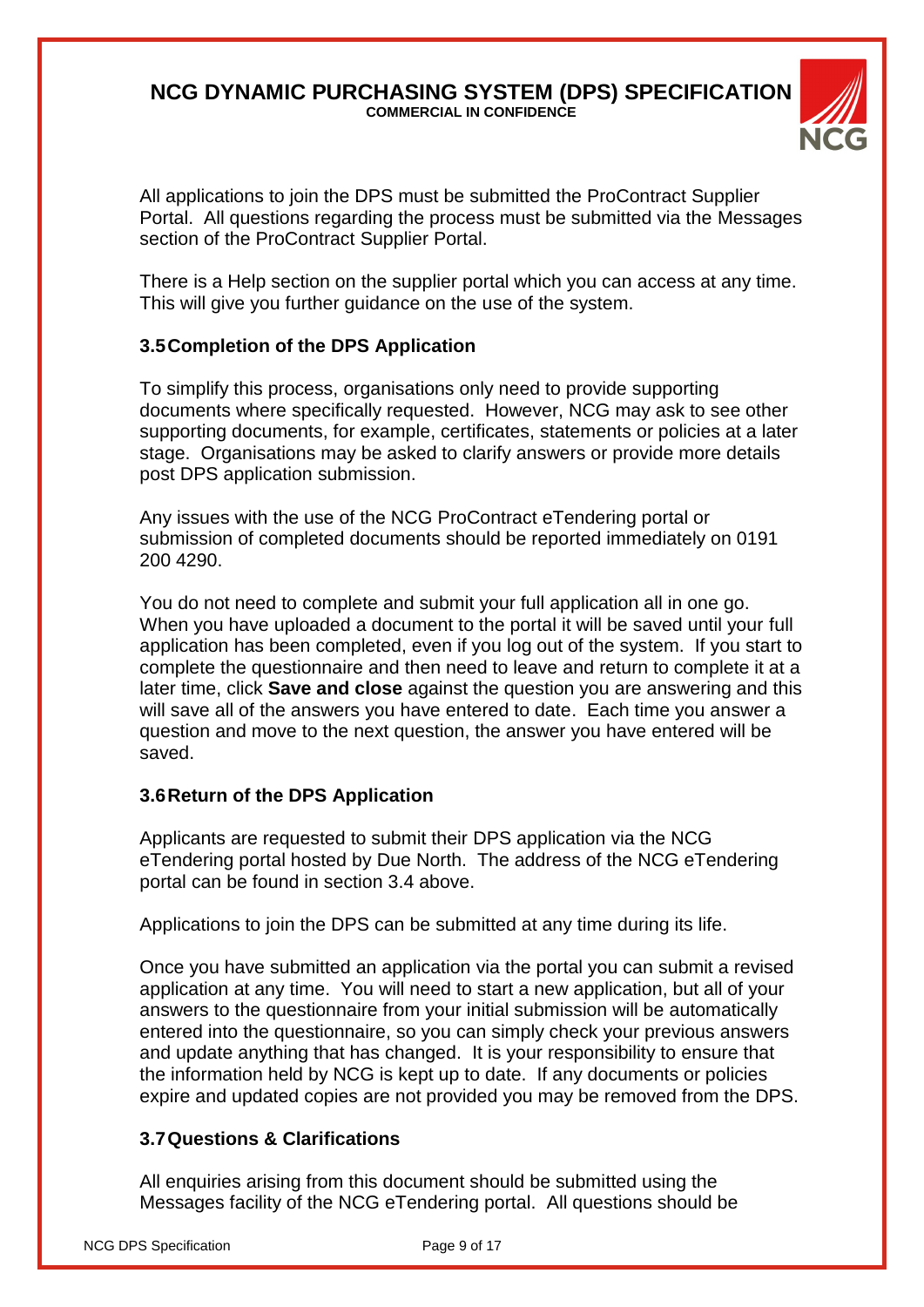

submitted via this method in the first instance. All responses to questions will also be sent using this method, with circulation to all organisations when appropriate.

NCG reserves the right to cancel the DPS and any subsequent Mini Competitions at any point. NCG is not liable for any costs resulting from cancellation of these processes, or for any costs incurred by organisations taking part in the DPS Application or Mini Competition process.

NCG reserves the right to reject DPS Applications which are not submitted in accordance with instructions given. Failure to complete the form in full and accurately or to provide any necessary supporting documents upon request may result in your organisation not being considered suitable.

Failure by the applicant to respond to requests for further information will result in the DPS Application being put on hold until the requested information has been provided.

NCG are unable to offer any meetings at this stage in the process.

#### **4. Application Evaluation**

NCG will aim to assess all applications to join the Delivery Partner DPS within 10 working days of receipt. This period may be prolonged to a maximum of 15 working days if there is a need to examine additional documentation or verify any of the minimum standards.

When the Delivery Partner DPS is launched, and until the first mini competition is launched, it may take up to 30 working days for applications to be assessed due to the anticipated number of applications NCG expect to receive. No mini competitions will be launched until all applications received before 25<sup>th</sup> January 2015 have been assessed.

Parts A to G of the DPS Questionnaire collect information on applicant organisations and the proposed bidding model.

Some questions are marked as being for information only.

All other questions have Pass / Fail criteria attached to them.

Applicants must pass the following minimum standards to be accepted onto the Delivery Partner DPS:

**Mandatory and Discretionary Exclusion Criteria** – none of the mandatory exclusion criteria apply to the applicant organisation.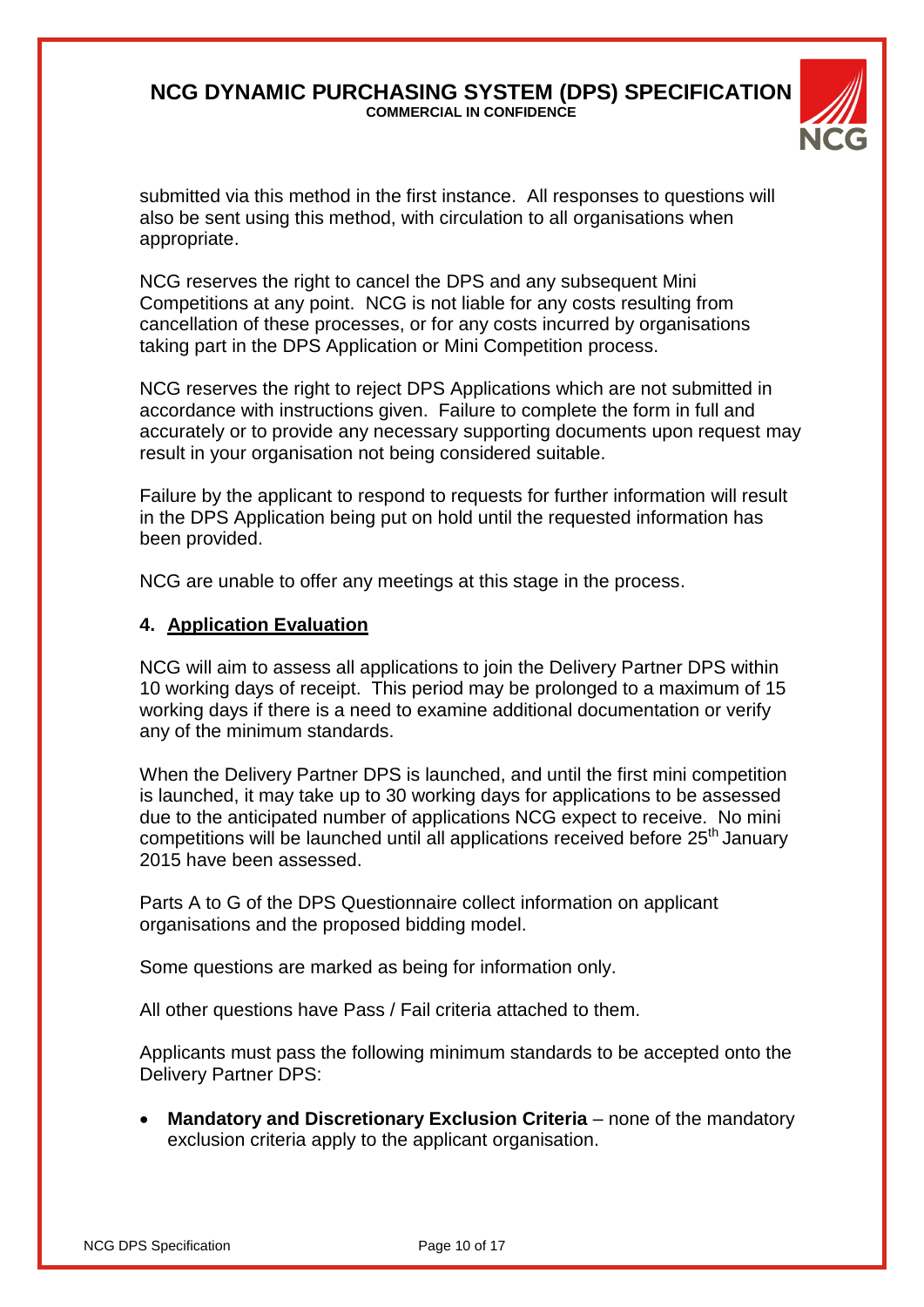

- **Discretionary Exclusion Criteria** none of the discretionary exclusion criteria apply to the applicant organisation, or a satisfactory explanation has been provided if any of the discretionary exclusion criteria
- **Satisfactory Economic and Financial Standing** this will be assessed using the evidence provided. The following items will be used to establish if an organisation has satisfactory financial stability:
	- o The current assets of the organisation.
	- o The balance sheet must show that assets exceed liabilities.
	- o The Auditor's opinion in the Report to the Accounts must be unqualified.
	- o The filing of accounts at Companies House must not be overdue.
	- o The organisation must be making a profit before tax.
	- o Any unsatisfied County Court Judgements may be taken into account depending on their value against the organisation's annual turnover.
	- o The rating of the applicant organisation obtained through the system NCG currently use for checking an organisation's financial stability.

If an organisation's financial stability is not satisfactory they will not be placed on the DPS.

A maximum contract value for each organisation will be calculated as part of the financial stability assessment in accordance with the Subcontract Management Framework process. This is not a guarantee of contract value but indicates the total annual value of all contracts that NCG is prepared to enter in to with the organisation.

 **Satisfactory Insurance Cover for Employers Liability and Public Liability** – an organisation must hold insurance cover the minimum levels specified below:

| <b>Insurance Type</b>      | <b>Minimum Level of Cover</b> |
|----------------------------|-------------------------------|
| <b>Employers Liability</b> | £5m                           |
| Public Liability           | £2m                           |

If an organisation does not hold the minimum level of both types of insurance they will not be placed on the DPS.

- **Self-certification of Policies and/or Procedures** the organisation must self-certify that they have the following policies and/or procedures in place, and that they comply with current legislative requirements where applicable:
	- o A Health & Safety Policy
	- o A policy and relevant procedures which cover how the organisation assures quality of delivery
	- o A policy which covers equality and diversity for learners, customers and employees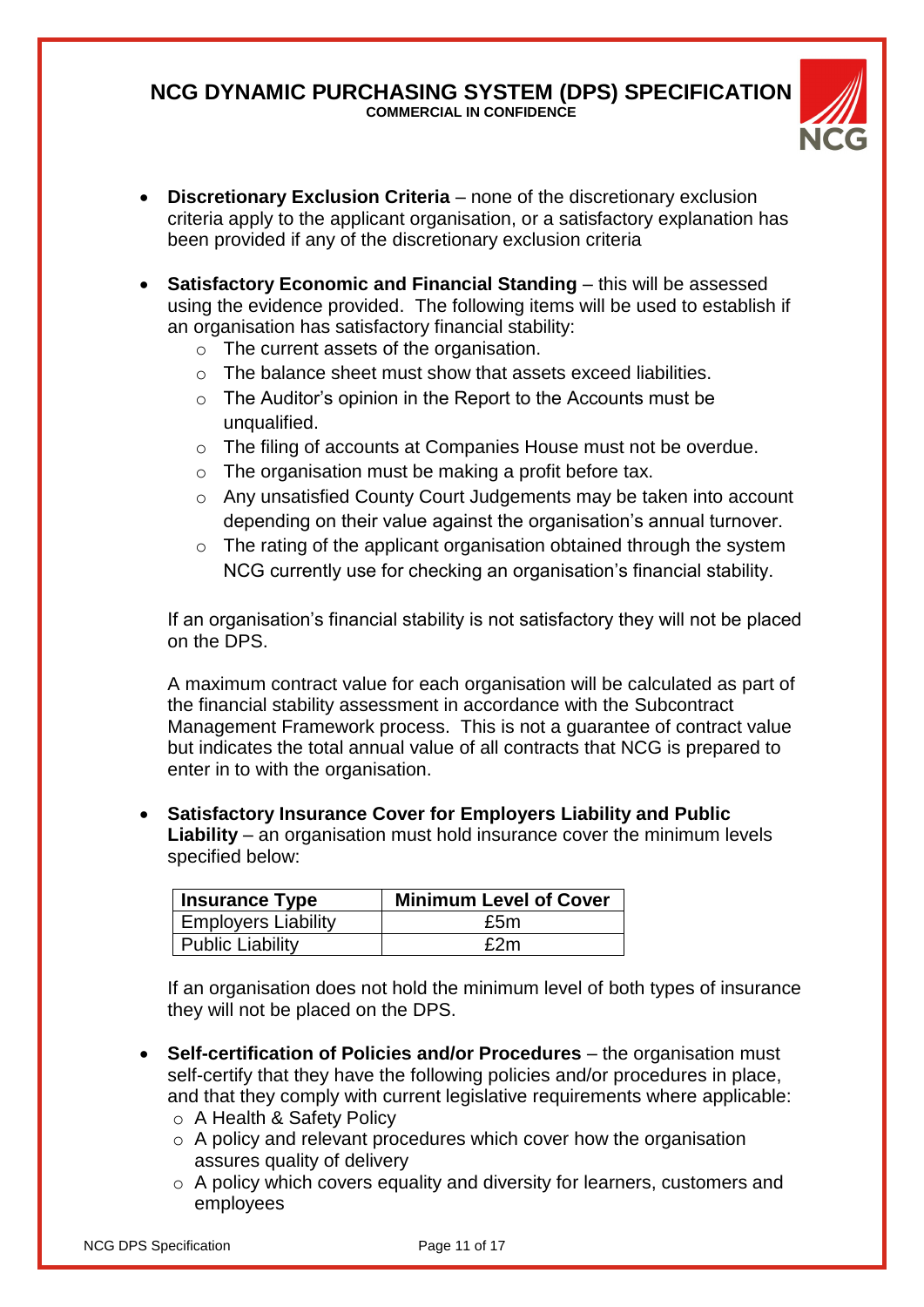

- $\circ$  A policy and relevant procedures which cover safeguarding of vulnerable adults and child protection
- $\circ$  A procedure which covers how recruitment of staff will be carried out, and in particular how staff that will have contact with learners, vulnerable adults and children will be vetted
- $\circ$  A policy which covers how the organisation ensures its actions are in the best interest of the environment, social cohesion and economic prosperity
- $\circ$  A procedure which details how a member of staff should deal with a complaint from an external source
- $\circ$  A procedure which details the process to be following in the event of whistle blowing being required
- o A policy and relevant procedures which detail how data is protected and information is kept secure
- $\circ$  A policy and relevant procedures detailing when and how disciplinary action will be carried out against a member of staff
- o A policy and relevant procedures of how grievances should be logged and dealt with
- $\circ$  A policy which covers how the organisation mitigates the risk of bribery and how incentives are dealt with
- $\circ$  A policy which covers how the organisation mitigates the risk of fraud
- $\circ$  A plan which details the arrangements for business continuity should the need arise.

# **5. Checklist of Supporting Documentation**

To help ensure that applications submit all requested supporting information, we have included the following checklist.

All supporting information provided should be clearly referenced back to the question that it supports.

Please ensure that, where applicable, the following supporting information is included within your response:

| <b>Supporting Information</b>                                                                    | <b>Related Question</b>                                     | <b>Included</b><br>(Yes/No) |
|--------------------------------------------------------------------------------------------------|-------------------------------------------------------------|-----------------------------|
| A completed version of the DPS<br>Questionnaire<br>(completed electronically within ProContract) | All                                                         | Yes / No                    |
| Appendices to provide further explanation<br>in support of an answer, if applicable              | Part A Questions 2.1, 2.2,<br>3.1, 4.1, 4.2, C1, C2, D1, E2 | Yes / No                    |
| Evidence to demonstrate<br>economic/financial standing                                           | Part A, Question 5.1                                        | Yes / No                    |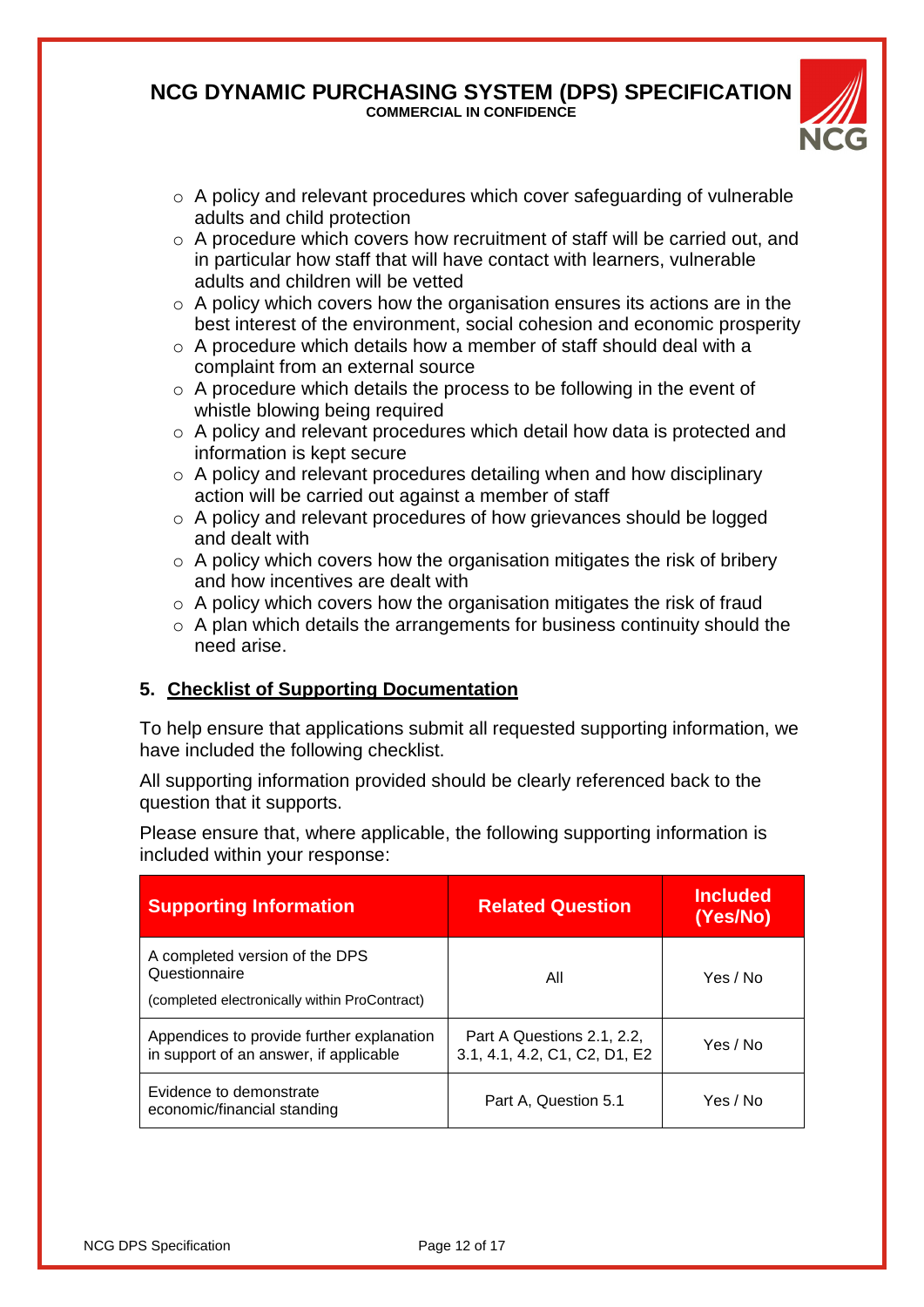

Before submitting your DPS Application, please ensure that you have:

- 1. Answered all questions on the DPS Questionnaire.
- 2. Uploaded copies of all requested supporting documentation and referenced these to the relevant questions.

**DO NOT** enclose brochures, testimonials, accounts, company reports, pricing information, or other supplementary information not requested in this document.

Thank you for your interest in the NCG Delivery Partner DPS.

# **6. Additional Information**

The following information is provided to help in completion of your submission and provide general guidance.

# **6.1Application Cost**

NCG will not be liable for any costs, expenditure, work or effort incurred by an organisation submitting an application to join the DPS, including if the procurement exercise is terminated or amended by NCG.

# **6.2Conduct and Conflicts of Interest**

Any attempt by applicant organisations or their advisors to influence the DPS or contract award process in any way may result in the applicant organisation being disqualified. Specifically, applicant organisations shall not directly or indirectly at any time:

- Devise or amend the content of their DPS Application or Mini Competition Response in accordance with any agreement or arrangement with any other person, other than in good faith with a person who is a proposed partner, supplier, consortium member or provider of finance.
- Enter into any agreement or arrangement with any other person as to the form or content of any other DPS Application or Mini Competition Response, or offer to pay any sum of money or valuable consideration to any person to effect changes to the form or content of any other DPS Application or Mini Competition Response.
- Enter into any agreement or arrangement with any other person that has the effect of prohibiting or excluding that person from submitting a DPS Application or Mini Competition Response.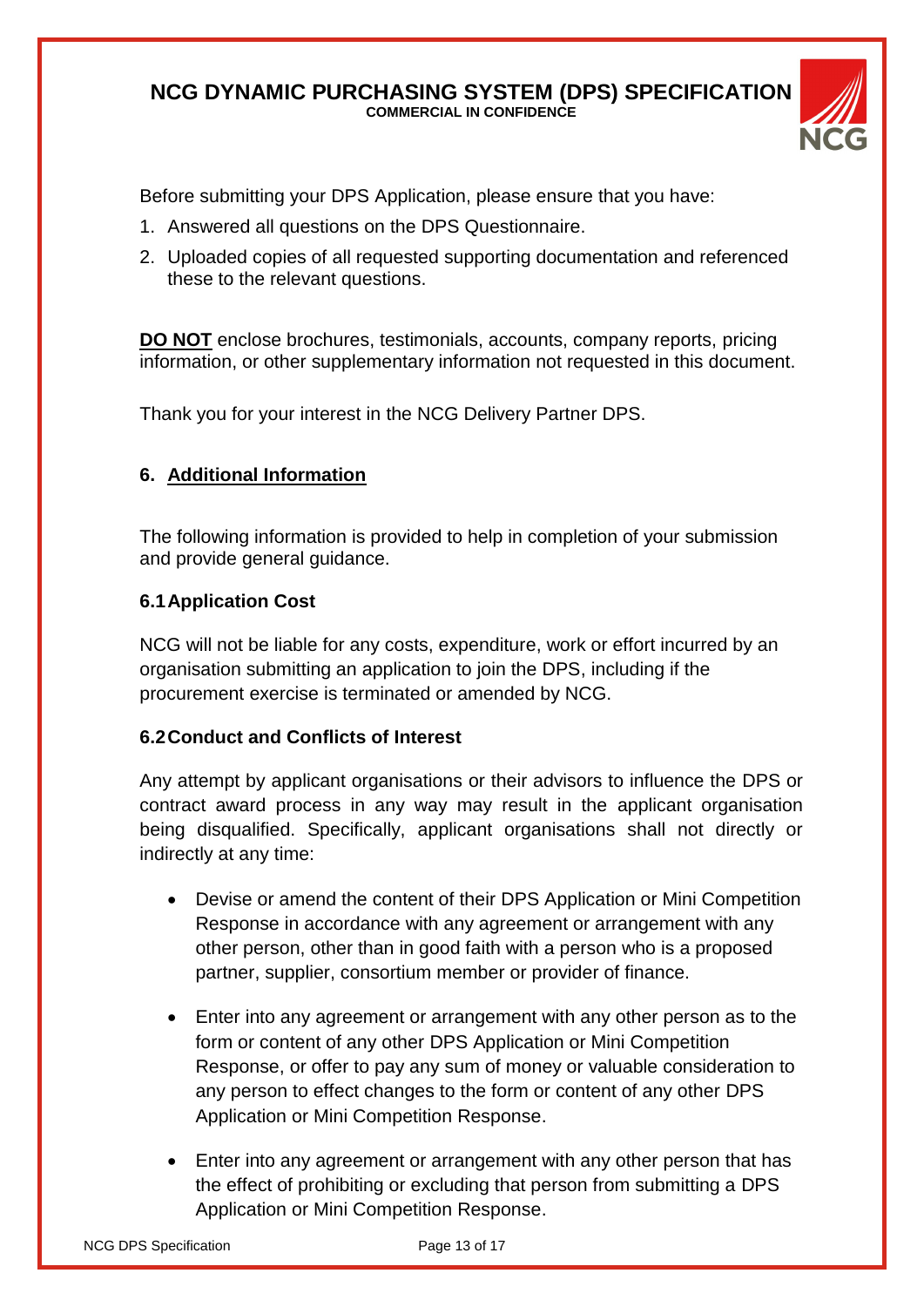

- Canvass NCG or any employees or agents of NCG in relation to this procurement exercise.
- Attempt to obtain information from any of the employees or agents of the NCG or their advisors concerning another applicant organisation, DPS Application or Mini Competition Response.

Applicant organisations will not offer entertainment, gifts, gratuities, discounts, or special services, regardless of value, to any employee of NCG. All applicant organisations must report to the Clerk to the Corporation of NCG any attempt by NCG employees to obtain such favours.

Applicant organisations are responsible for ensuring that no conflicts of interest exist between the applicant organisation and its advisers, and NCG and its advisors within the meaning of regulation 24 of the Public Contract Regulations 2015 that cannot be effectively remedied by other, less intrusive, measures. NCG may exclude the applicant organisation if there is a conflict of interest which cannot be effectively remedied. The concept of a conflict of interest includes any situation where relevant staff members have, directly or indirectly, a financial, economic or other personal interest which might be perceived to compromise their impartiality and independence in the context of the procurement procedure. Any applicant organisation who fails to comply with this requirement may be disqualified from the procurement exercise at the discretion of NCG.

# **6.3Confidentiality and the Freedom of Information Act**

This Specification is made available on condition that its contents (including the fact that the potential bidder has received this Specification) is kept confidential by the potential bidder and is not copied, reproduced, distributed or passed to any other person at any time, except for the purpose of enabling the potential bidder to submit an Application.

NCG is a public authority within the meaning of the Freedom of Information Act 2000 (the "Act"). All correspondence, documents and other information received by it, including that received in the course of a tender or in the subsequent provision of services, will be disclosable by NCG on receipt of an information request, save insofar as the information is exempt in accordance with the provisions of the Act.

NCG shall treat all potential bidders' responses as confidential during the procurement process. Requests for information received following the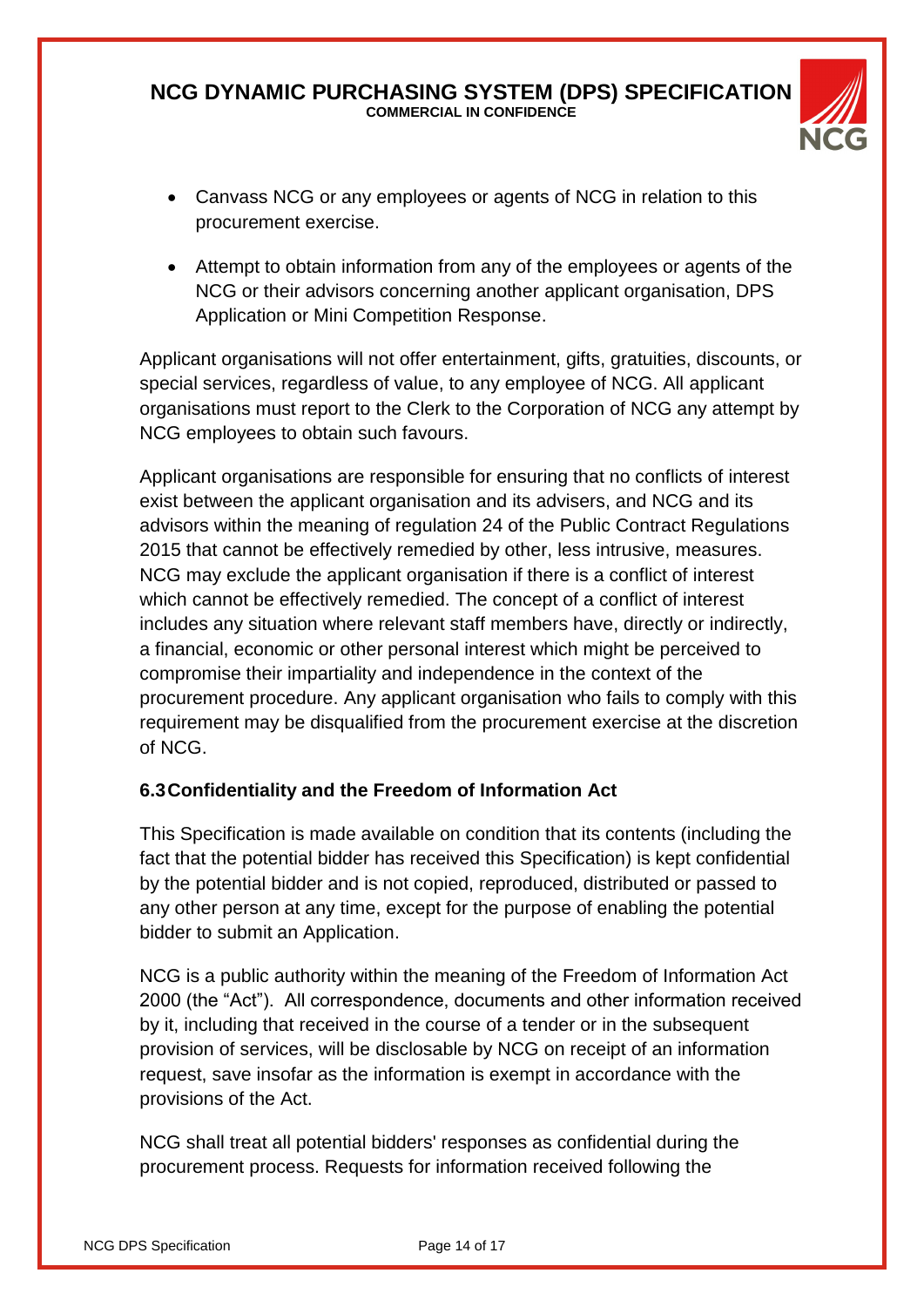

procurement process shall be considered on a case-by-case basis, applying the principles of the Act.

Where practicable, on receipt of a request for information relating to a contractor, NCG will inform such contractor and liaise with them regarding the disclosure of information.

Applicant organisations may indicate to NCG any information which is confidential, commercially sensitive, or which it considers should otherwise not be released. However, the contractor must understand that whether or not the information is disclosable on receipt of an information request is dependent on the provisions of the Act and not on the bidder's representations and NCG reserves the right, at its absolute discretion, to decide whether or not information is dis-closable under the Act.

NCG will not be held liable for any loss or prejudice caused by the disclosure of information that:

- has not been clearly marked as 'Not for disclosure to third parties' with supporting reasons (referring to the relevant category of exemption under the Act where possible);
- does not fall into a category of information that is exempt from disclosure under the Act (for example, a trade secret or would be likely to prejudice the commercial interests of any person); or
- Where it is in the public interest to disclose this and there is no legal duty to withhold it.

# **6.4 Consortia Arrangements**

If the applicant organisation is a consortium, the following information must be provided:

- full details of the consortium and the organisation involved; and
- the information sought in the DPS Questionnaire in respect of each of the consortium's constituent members as part of a single composite response.

Applicant organisations should provide details of the actual or proposed percentage shareholding of the constituent members within the consortium in a separate Annex. NCG would expect the consortium to form a single legal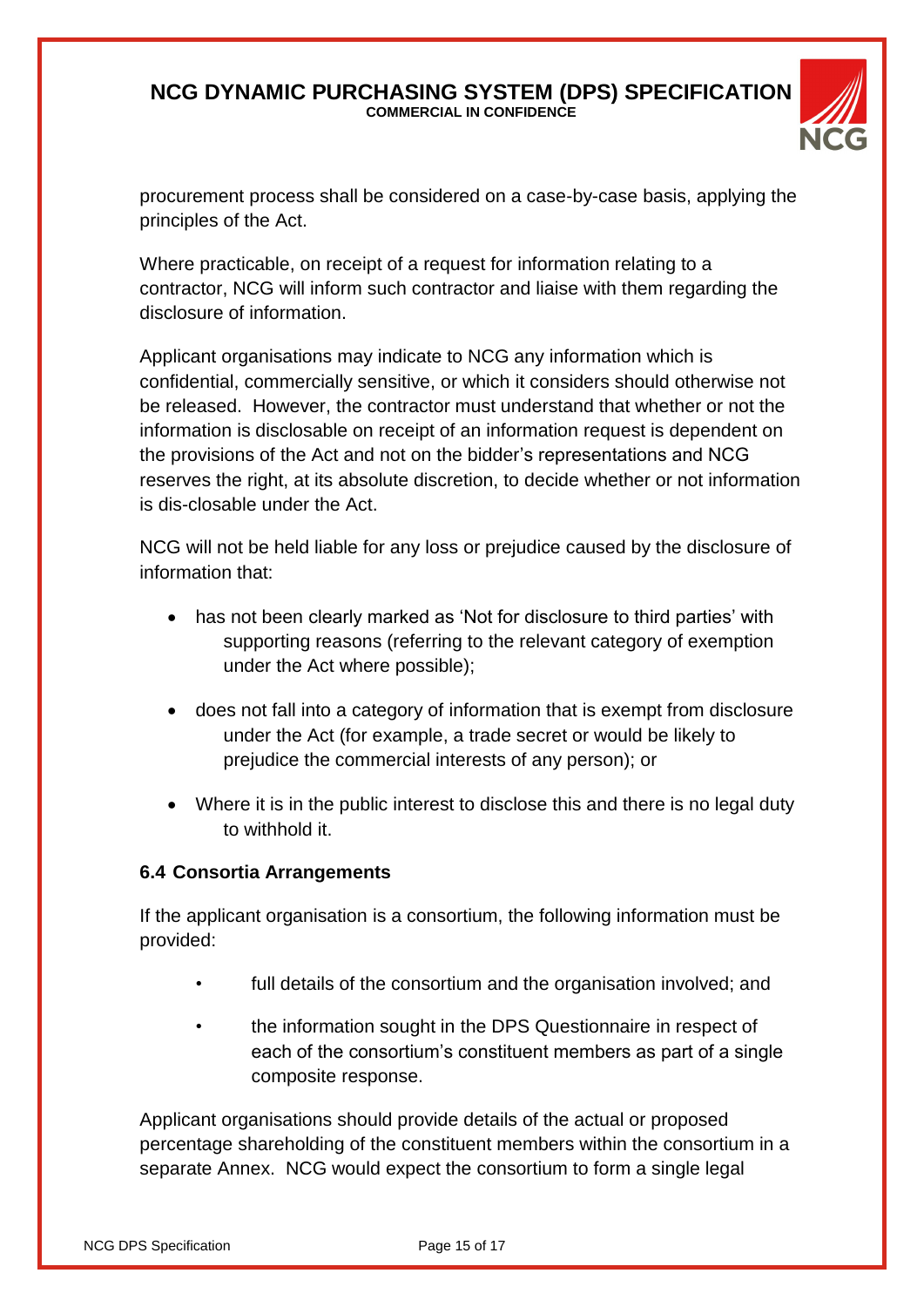

agreement if successful. Full details of the consortia including any proposed arrangements should be provided in the separate Annex.

# **6.5 Incomplete Submissions**

Incomplete submissions may not be considered.

#### **6.6 Publicity**

No publicity regarding the services or the award of any Contract will be permitted unless and until NCG has given express written consent to the relevant communication. For example, no statements may be made to the media regarding the nature of any Mini Competition, its contents or any proposals relating to it without the prior written consent of NCG.

#### **6.7 Size of Contract**

NCG does not guarantee that, where applicable, any quantities/values quoted in this specification, in any clarification response or in any adverts for this opportunity will be met or exceeded.

#### **6.8Terms and Conditions**

NCG will require organisations successful through Direct Award or Mini Competition to sign up to NCG's standard contract for the delivery type in question, or the contract laid down by the relevant funding body. Any additional required terms and conditions will be added into the Contract Template, subject to mutual agreement by both parties.